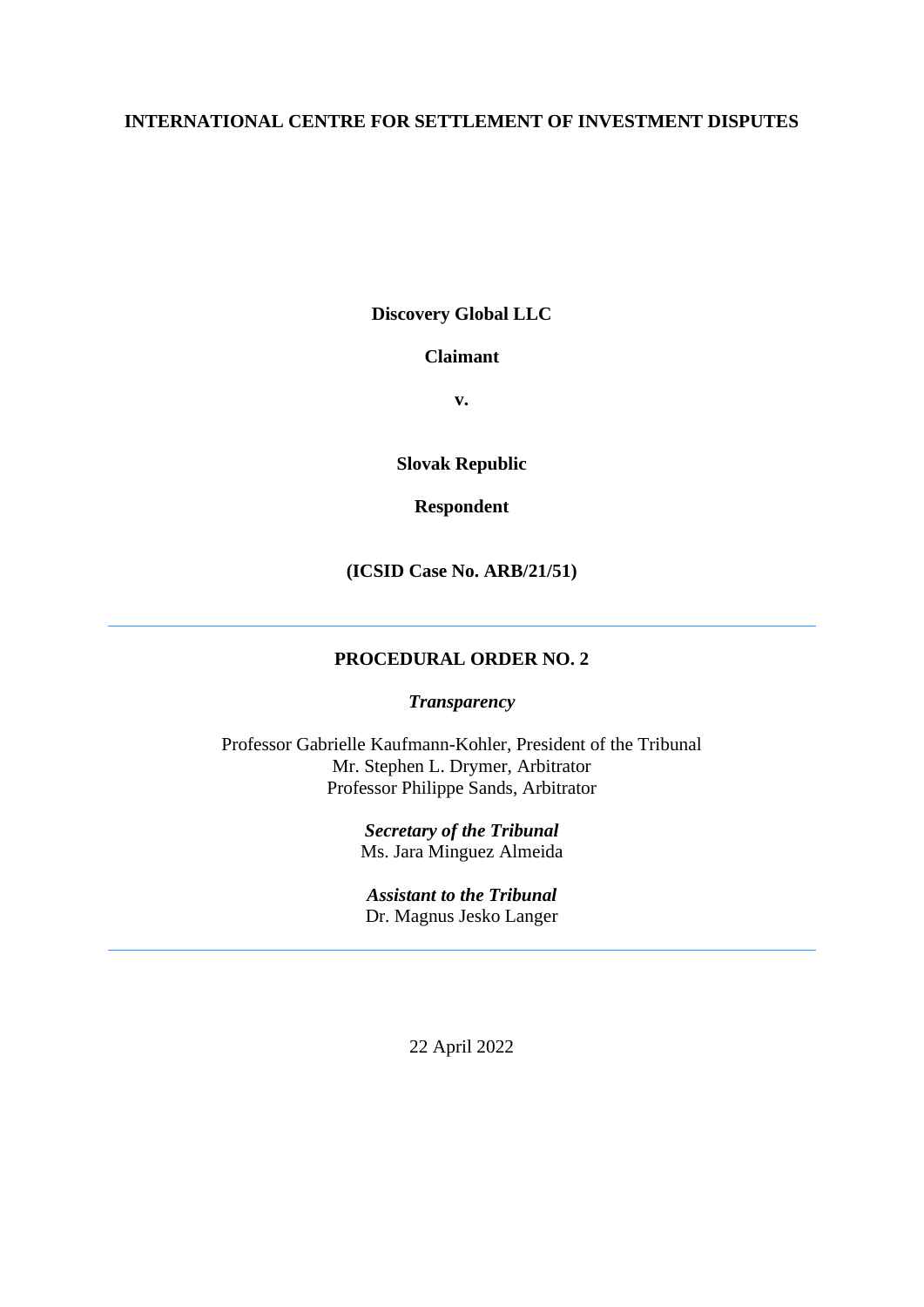# **I. Procedural background**

- $1.$ During the first session held on 25 March 2022, the Tribunal and the Parties discussed and agreed on transparency rules applicable to the present proceedings, including on the applicability of the UNCITRAL Rules on Transparency in treaty-based Investor-State Arbitration ("Transparency Rules") as adjusted to ICSID proceedings, following which the Tribunal advised the Parties that it would prepare and circulate a draft procedural order on which the Parties could comment.
- $2.$ On 7 April 2022, the Centre, acting on behalf of the Tribunal, circulated a draft of this procedural order and the Parties provided their comments thereon on 21 April 2022.
- $3.$ The present Order addresses the transparency regime applicable to the present arbitration.

## **II. Transparency regime**

- $\overline{4}$ . Although elaborated in the framework of UNCITRAL, the Transparency Rules are available for use in non-UNCITRAL arbitrations such as this ICSID arbitration (Article 1(9)). Where the Contracting States to an investment treaty have not provided for the application of the Transparency Rules, the disputing parties (in the present case: the "Parties") may agree to apply the Transparency Rules (Article 1(2)(a) by analogy and combined with Article 1(9)). The ICSID legal framework allows the Parties to agree on a degree of transparency that is greater than the one required by the ICSID Convention and Arbitration Rules.
- <span id="page-1-0"></span>5. In the present case, the Parties have agreed on the application of the Transparency Rules, as adjusted to ICSID proceedings, subject to certain specifications or amendments. In the event of discrepancy between the Transparency Rules and this Order, this Order will govern and supersede the Transparency Rules. ICSID has confirmed its willingness to administer this arbitration in accordance with the rules set forth in this Order and to act as repository as defined in the Transparency Rules and in this Order (the "Repository").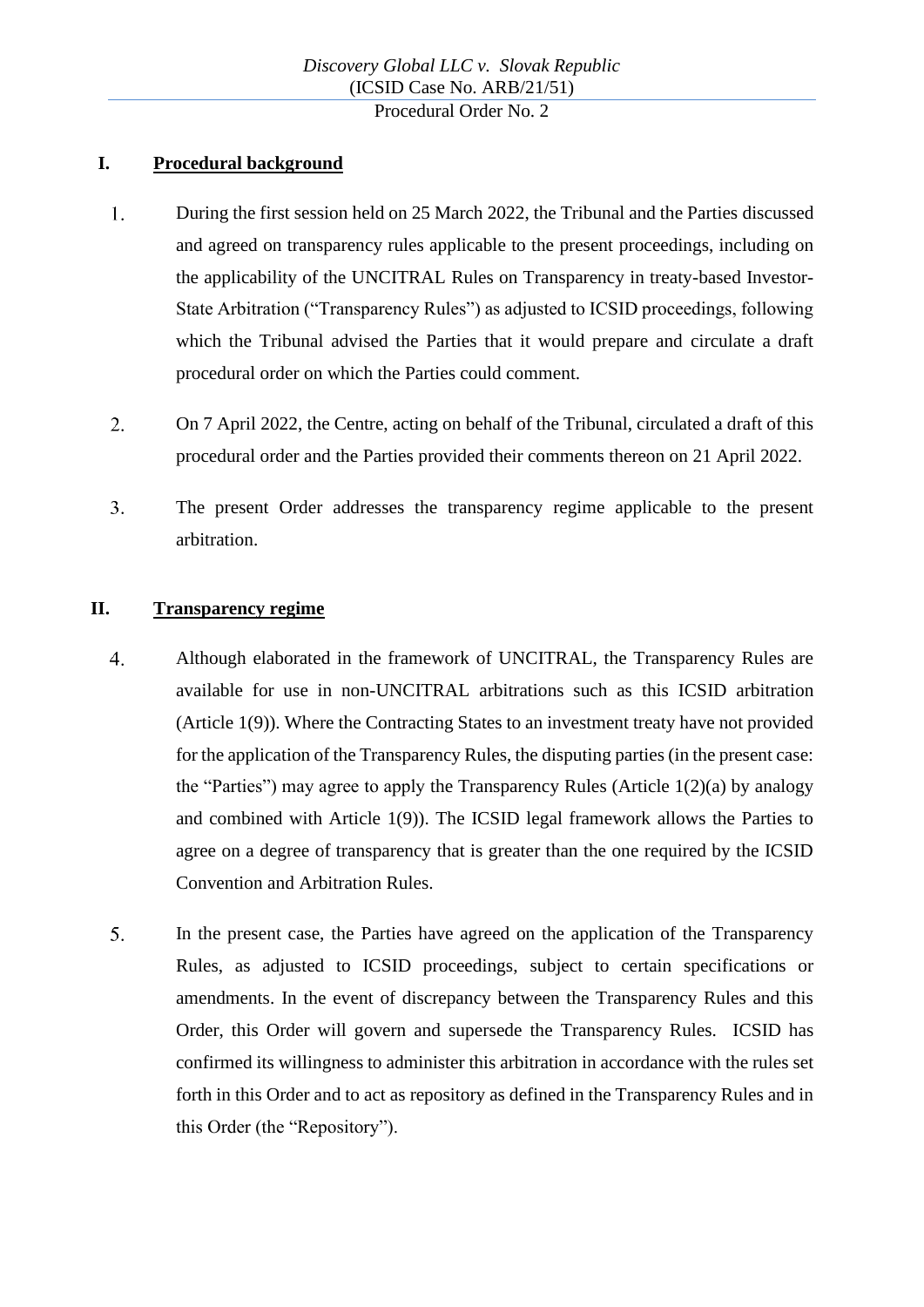- 6. On the basis of the foregoing, the Transparency Rules shall apply to the present proceedings, except that Articles  $1(1)-(2)$ ,  $1(3)(a)$ , and 2 are not applicable and that Article 1(5) is modified to the extent that the Tribunal may exercise its authority to promote transparency in this case.
- $7.$ In addition, the Tribunal gives the following directions in respect of the transparency of this arbitration. Unless otherwise specified, references to "Article(s)" designate article(s) of the Transparency Rules.
- 8. For the avoidance of doubt, any request made during this arbitration and/or after the Award is issued by the Tribunal, to any public authority in the Slovak Republic for the disclosure of information under freedom of information act or any other relevant laws of the Slovak Republic pertaining to transparency and open government, including documents submitted or produced in these proceedings, shall be wholly governed by the applicable laws of the Slovak Republic and nothing in this Order shall be interpreted as amending the scope of disclosure obligation of the Slovak public authorities under such laws.

#### <span id="page-2-2"></span>**III. Documents**

- <span id="page-2-0"></span>9. Subject to Article 7, the following documents shall be made available to the public: the Claimant's request for arbitration, the Claimant's memorial, the Respondent's counter-memorial, the Claimant's reply, the Respondent's rejoinder and the Parties' post-hearing briefs, if any, the lists of exhibits and legal authorities, the lists of witness statements and expert reports, any non-disputing party submissions and written observations thereon by the Parties, transcripts of hearings, procedural orders, decisions, and the award of the arbitral tribunal.
- <span id="page-2-1"></span> $10.$ Subject to Article 7, the Tribunal may decide, on its own initiative or upon request from any person, and after consultation with the Parties, whether and how to make available to the public any documents provided to, or issued by, the Tribunal not falling within paragraph [9](#page-2-0) above.
- $11.$ The documents to be made available to the public pursuant to paragraph [9](#page-2-0) above shall be communicated by the Tribunal to the Repository, subject to Section [VI](#page-6-0) below. The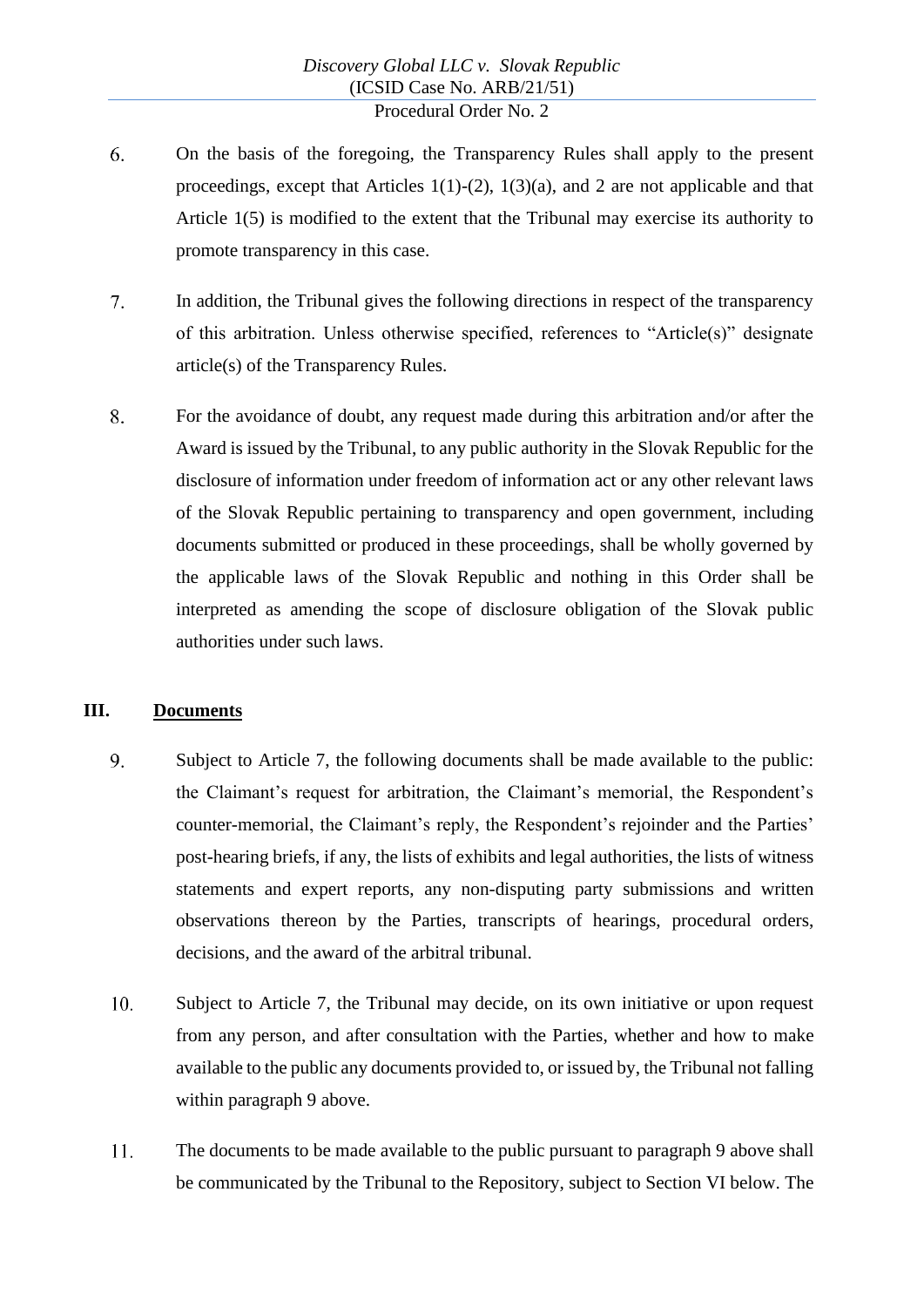documents to be made available pursuant to paragraph [10](#page-2-1) above shall be communicated by the Tribunal to the Repository as they become available and, if applicable, in a redacted form in accordance with Article 7. The Repository shall make all documents available to the public in a timely manner, in the form and in the language in which it receives them.

- $12.$ Any administrative costs of making those documents available to a person, such as the costs of photocopying or shipping documents to that person, but not the costs of making those documents available to the public through the Repository (on the ICSID website), shall fall under ICSID Administrative and Financial Regulation 15.
- 13. As a result of the foregoing, for purposes of Article 48(5) of the ICSID Convention and ICSID Arbitration Rule 48(4), the Parties consent to the publication of the Award subject to Article 7.

# **IV. Hearings**

- 14. Pursuant to Article 6(3), the following logistical arrangements will be made to facilitate public access to the hearings:
	- (i) If technical or logistical constraints allow it, the hearings will be broadcast and made publicly accessible by video link on the ICSID website. An audiovideo recording will also be made of hearings. Physical attendance by third persons at the hearings is not permitted.
	- (ii) At any time during the hearings, a Party may request that a part of the hearing be held in private, and that the broadcast of the hearing be temporarily suspended such that confidential or protected information be excluded from the broadcast. Each Party is obliged to inform the Tribunal before raising topics where confidential or protected information could reasonably be expected to arise. The Tribunal will then consult the Parties. Such consultations shall be held *in camera* and the transcript shall be marked "confidential". After consultation with the Parties, the Tribunal will decide whether to exclude the information in question from the broadcast and the relevant portion of the transcript shall be marked "confidential". The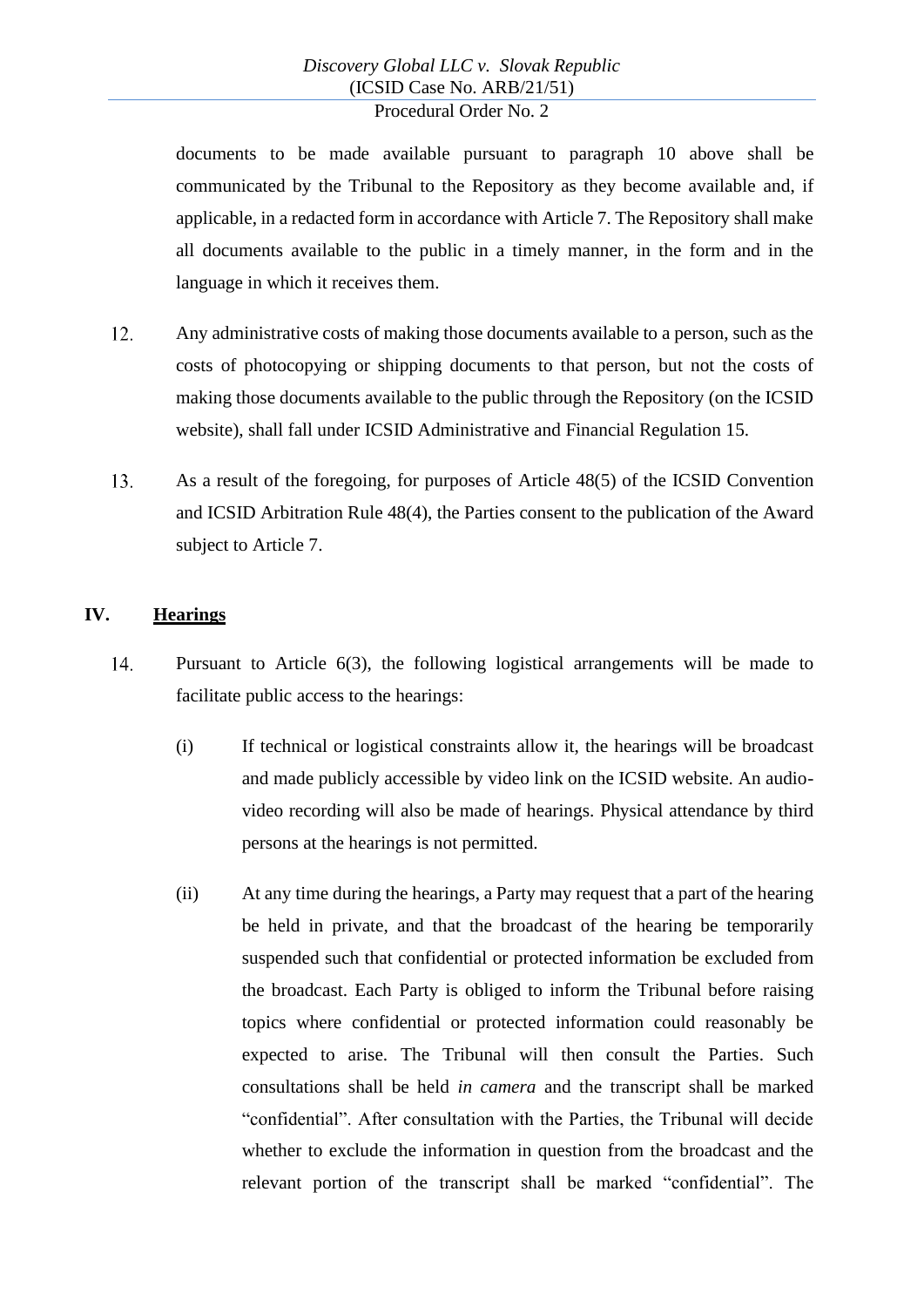transcript made public by the Repository shall redact those portions of the hearing marked "confidential".

(iii) The ICSID Secretariat will make the necessary technical arrangements to broadcast the hearings through video link.

## **V. Non-disclosure of confidential information**

- 15. Confidential information, as defined below and identified pursuant to this Section, shall not be made available to the public. Confidential information means information that is:
	- (i) Confidential business information;
	- (ii) Information protected from disclosure under the applicable domestic law of the Respondent;
	- (iii) Financial, commercial, scientific or technical information supplied by or relating to a third party that has been treated as confidential information by that third party;
	- (iv) Information the disclosure of which would be contrary to the essential security interests of the Respondent; or
	- (v) Information the disclosure of which would jeopardize the integrity of the arbitral process.
- 16. Pursuant to Article 7(3)(a), each Party shall give notice within 30 days from the filing or issuance of a document that it requests protection for confidential information in that document. Pursuant to Article  $7(3)(b)$ , such notice shall specifically identify the part (or parts) of the document sought to be designated as confidential. In the absence of such notice, the Tribunal will authorize the publication of any document mentioned in Section [III](#page-2-2) above.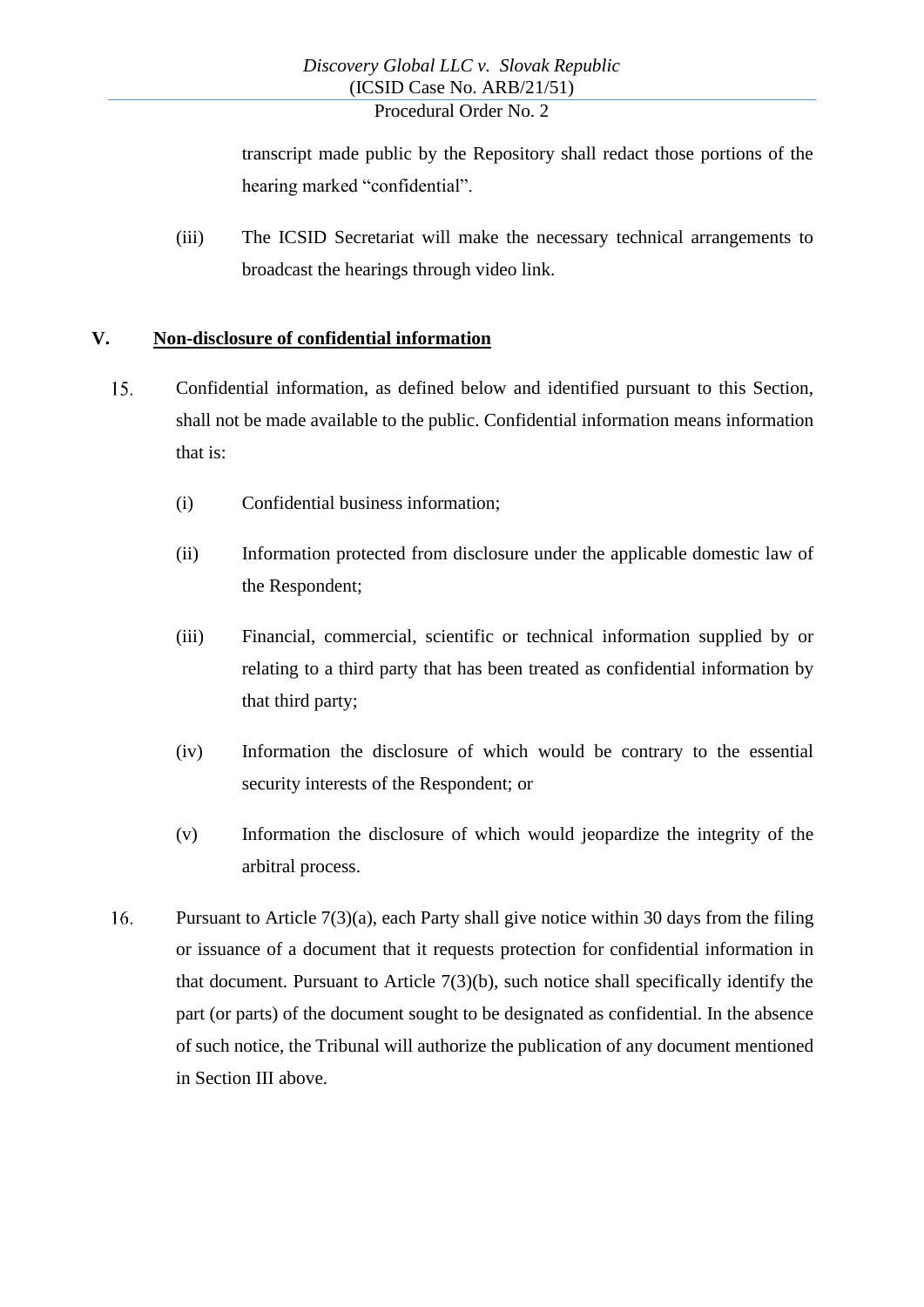- 17. The other Party may raise reasoned objections to the requested protection within 30 days. In the absence of an objection, the Tribunal will not authorize the publication by the Repository of the information for which protection is requested.
- 18. If an objection is raised, the Parties shall confer and seek to resolve it by agreement within 15 days.
- $19<sub>1</sub>$ If the objection remains unresolved, the notice and the objections shall be submitted to the Tribunal in the form of a "Transparency Table", in the form attached as **Annex A** both in word and .pdf format.
- 20. The Tribunal will then decide whether the identified information is to be treated as confidential. In the affirmative, (i) the Party that filed the protected document shall provide a redacted version of the document within 15 days of the Tribunal's decision, or (ii) for documents emanating from the Tribunal, the Tribunal will issue a redacted version. The Tribunal will thereafter transmit that document to the Repository for publication.
- 21. If the Tribunal decides that information for which protection is sought is not confidential and should be made available to the public, the Party that filed the document shall be permitted to withdraw all or part of the document from the record within 15 days of the Tribunal's decision.
- 22. With respect to the Award, the Parties agree that the Tribunal shall only become *functus officio* after the confidentiality objections, if any, have been resolved.
- 23. The time limit for giving notice of a request to protect confidential information contained in the Award shall be 30 days from the date of dispatch of the Award. The procedure set out in paragraphs 15 to 19 above otherwise applies to the protection of confidential information in the Award.
- 24. Absent a notice from the Parties pursuant to paragraph 23 above within 30 days from the date of the dispatch of the Award, the Award will be published unredacted by the ICSID Secretariat pursuant to paragraph 25.1 of Procedural Order No. 1.
- 25. ICSID will close the case fund only after the publication of the Award.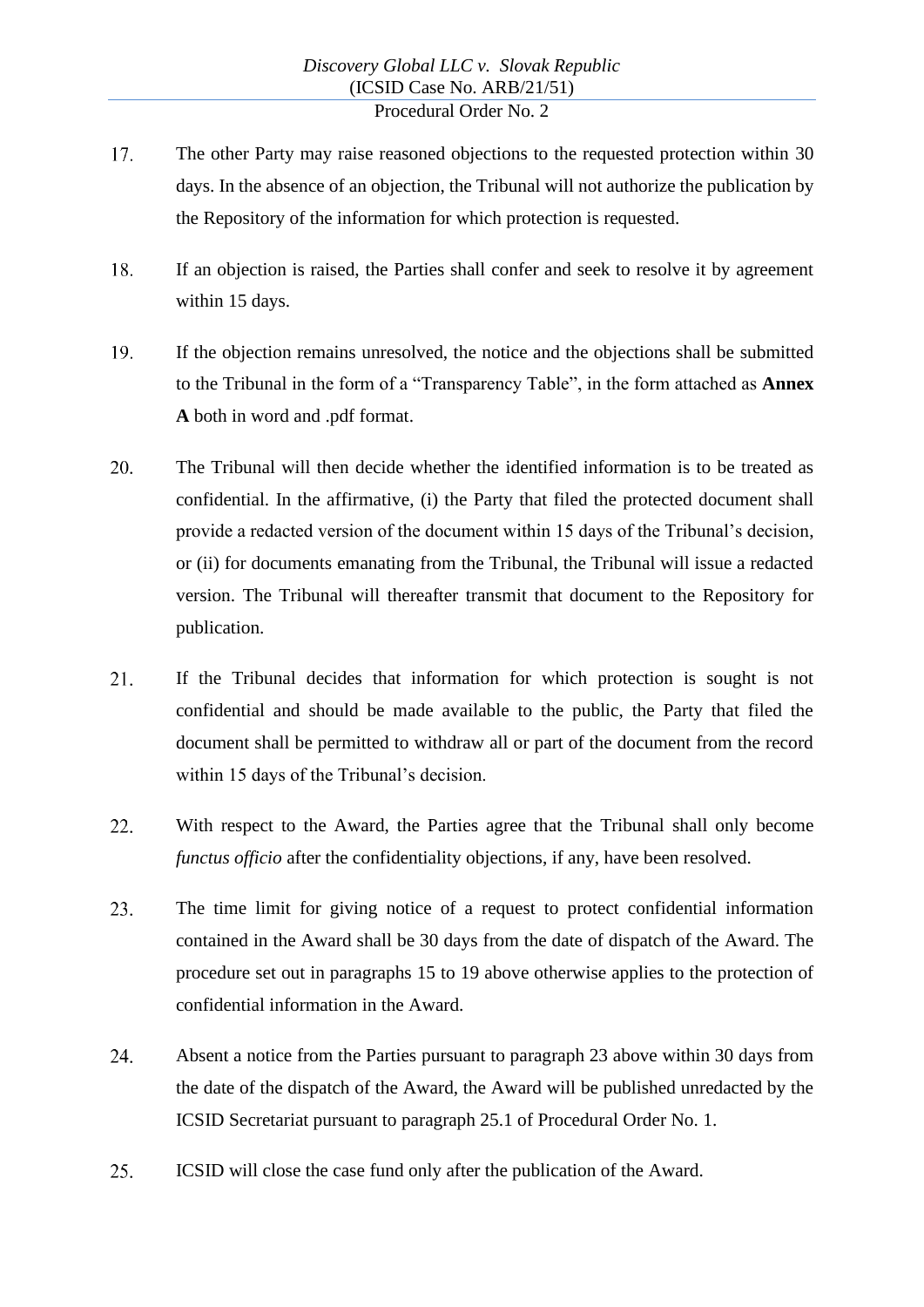## <span id="page-6-0"></span>**VI. Repository of Published Information**

- 26. With reference to paragraph [5](#page-1-0) above, ICSID shall act as Repository of published information.
- 27. The following rules shall apply in connection with the Repository:
	- (i) The Tribunal will submit the documents for publication (in redacted form if applicable) to the Repository.
	- (ii) The Secretary of the Tribunal will ensure publication in searchable electronic format (.pdf format).
	- (iii) The Repository will publish information and documents in the form and language in which it receives it.
	- (iv) Subject to paragraph 21, the Tribunal will be released of its responsibility under the Transparency Rules and this Order upon completion of its mandate under the ICSID Convention and Arbitration Rules, being specified such mandate extends to any interpretation or revision proceedings.
	- (v) Upon completion of this arbitration, documents referred to in Section [III](#page-2-2) above shall continue to be made available to the public on the ICSID website.
- 28. Pursuant to Section [III](#page-2-2) above, this Order which is hereby communicated to the Repository shall be published upon issuance.

On behalf of the Tribunal,

[signed]

\_\_\_\_\_\_\_\_\_\_\_\_\_\_\_\_\_\_\_\_\_

Professor Gabrielle Kaufmann-Kohler President of the Tribunal Date: 22 April 2022